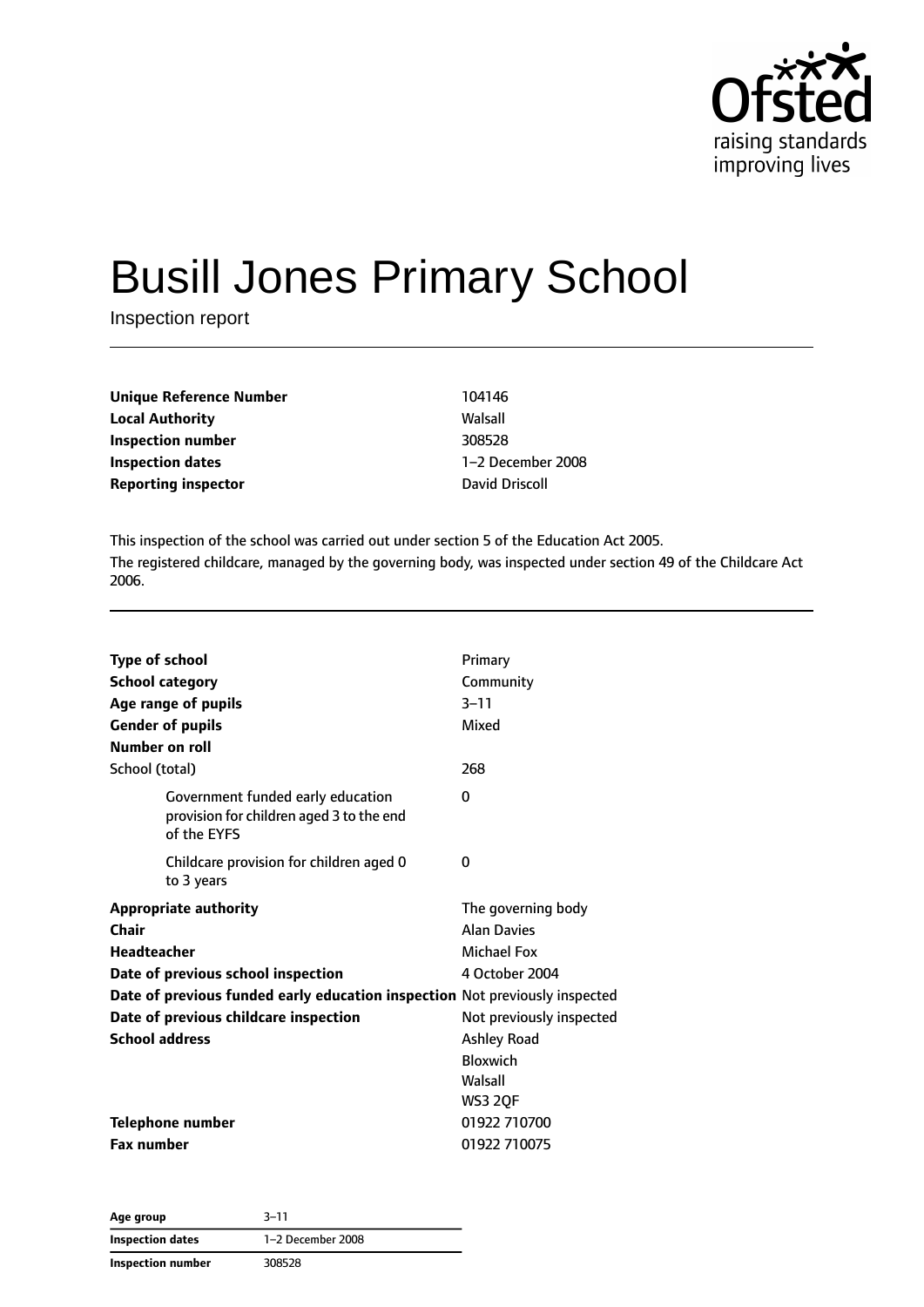.

<sup>©</sup> Crown copyright 2008

Website: www.ofsted.gov.uk

This document may be reproduced in whole or in part for non-commercial educational purposes, provided that the information quoted is reproduced without adaptation and the source and date of publication are stated.

Further copies of this report are obtainable from the school. Under the Education Act 2005, the school must provide a copy of this report free of charge to certain categories of people. A charge not exceeding the full cost of reproduction may be made for any other copies supplied.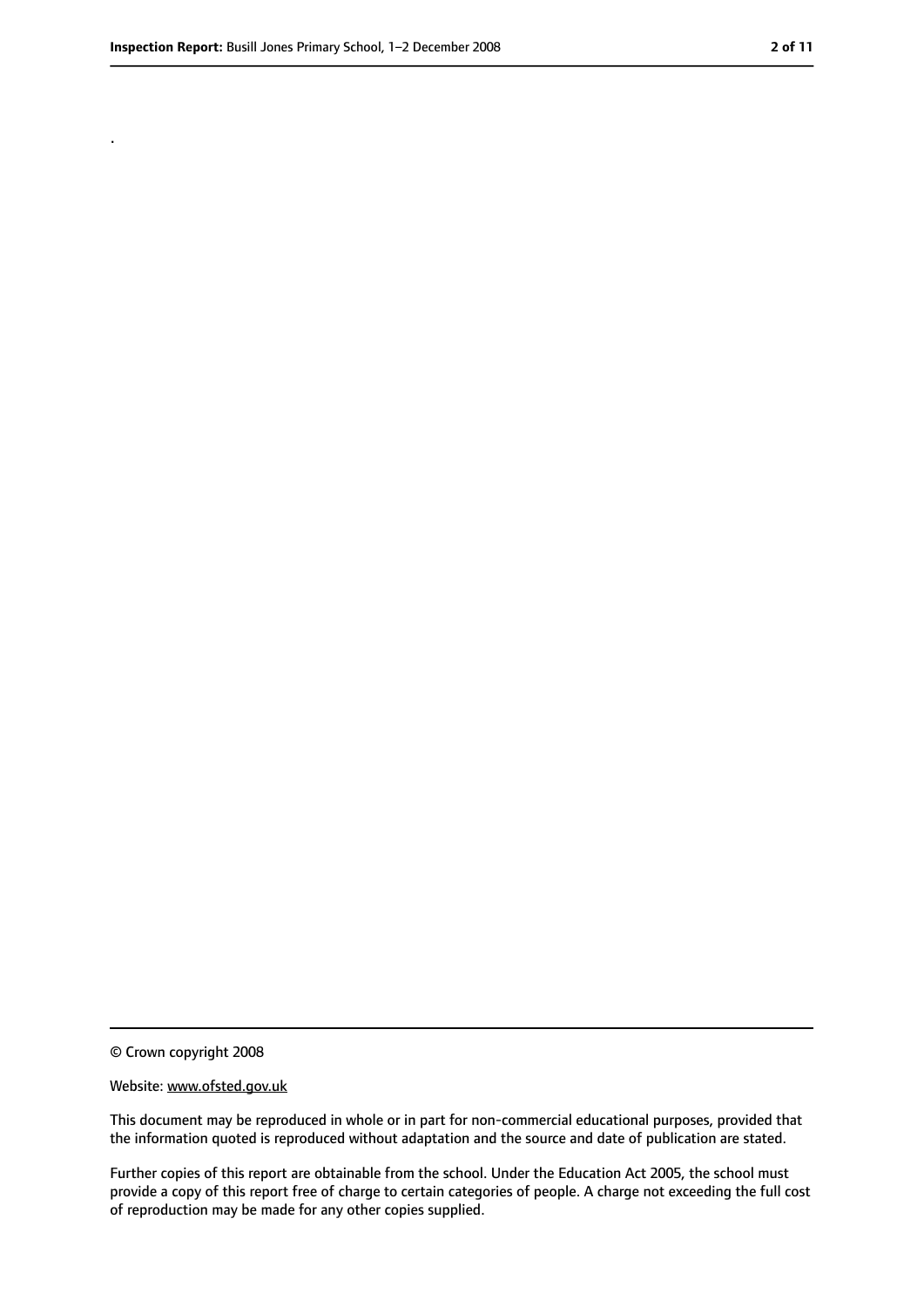# **Introduction**

The inspection was carried out by three Additional Inspectors.

## **Description of the school**

This larger than average primary school serves part of Bloxwich West, close to Walsall. The proportion of pupils eligible for free school meals is well above average. The proportion of pupils from a minority ethnic background is below average, and all speak English as their first language. Most of these pupils are from Traveller communities of Irish, Romany or Gypsy heritage. The proportion of pupils with learning difficulties and/or disabilities is above average and the proportion with a statement of special educational needs is well above average. The school has a communication needs resource provision for pupils with autism spectrum disorder and those with specific language impairments.

### **Key for inspection grades**

| Grade 1 | Outstanding  |
|---------|--------------|
| Grade 2 | Good         |
| Grade 3 | Satisfactory |
| Grade 4 | Inadequate   |
|         |              |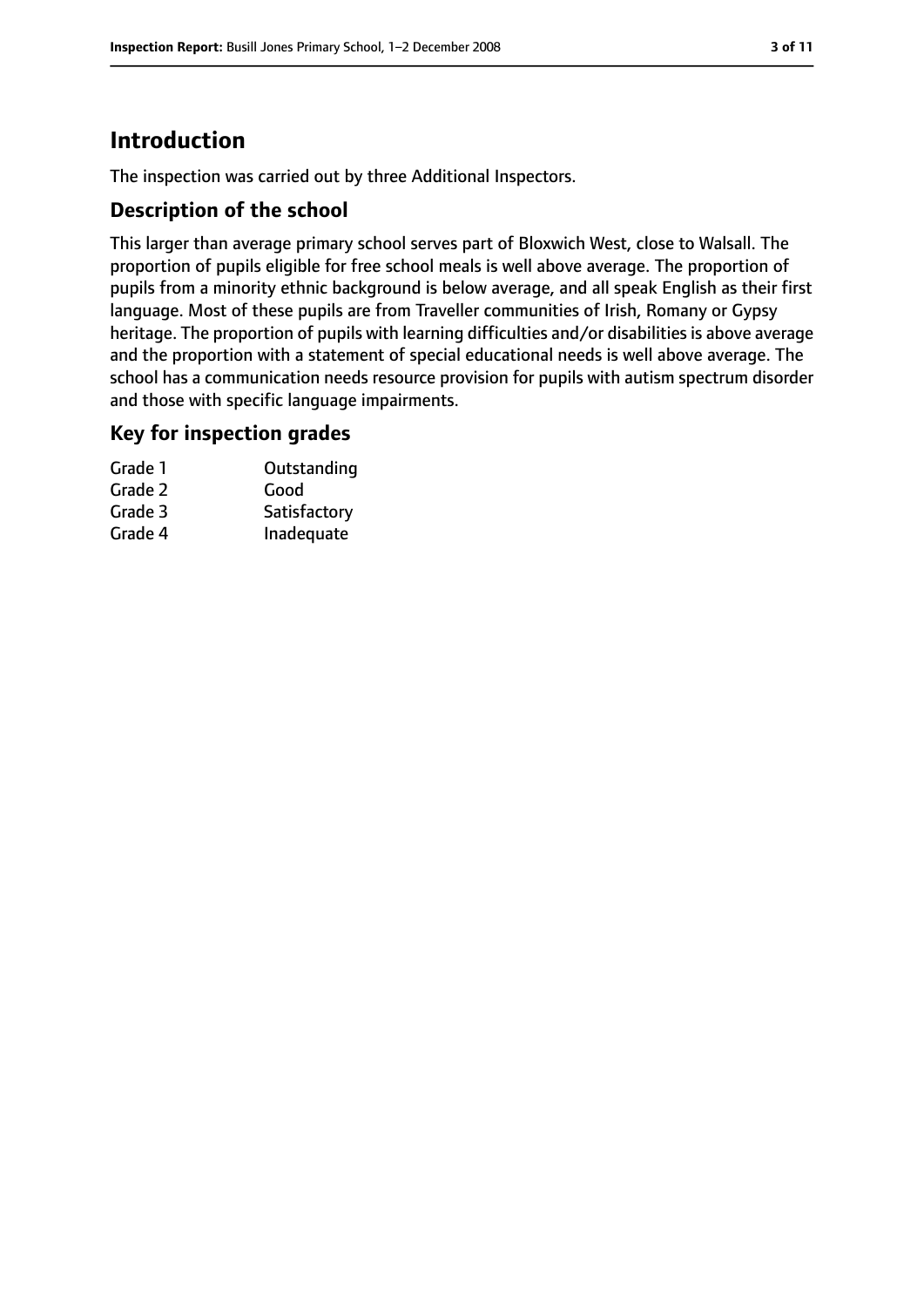# **Overall effectiveness of the school**

#### **Grade: 2**

Busill Jones provides a good education. Parents are exceptionally happy with all that the school does, several commenting that they are 'proud to tell people where their children go to school'. Children start the Early Years Foundation Stage (EYFS) with skills that are well below the levels expected for their age. They make good progress in all years because of good teaching and a curriculum that meets their needs well. By Year 6, pupils have achieved well and leave with standards that are broadly average. Most groups of pupils do well in English, mathematics, and information and communication technology (ICT). Those with learning difficulties and/or disabilities receive high quality support from well-qualified teaching assistants, so they are not held back by their difficulties and make equally as good progress as others. The progress of the most able has been slower than that of other pupils in writing and in mathematics. The school has taken decisive action in the teaching of writing where it has introduced an outstanding system for providing pupils with guidance on how to improve their work, and the progress of all groups has accelerated as a result. In mathematics, the pace of lessons can sometimes slow for the most able pupils, and targets for their next steps in learning are not used as well as those in writing, so the most able do not make as much progress as other pupils.

A strong emphasis on promoting pupils' good personal development pervades the curriculum. From the moment that children join the Nursery, they are taught the importance of getting on well with one another, and how working and playing happily together benefits everybody. As a result, relationships are strong throughout the school. Staff promote a good understanding of the backgrounds of people in the local community, but too little time is devoted to multicultural education. This leads to pupils having a limited understanding of other cultures represented in Britain. Pupils behave well and work hard. They demonstrate a good enjoyment of lessons, because teachers make the work fun. The care, guidance and support that pupils receive is outstanding. Procedures for safeguarding pupils are exceptionally thorough and the support for vulnerable pupils is comprehensive.

The school has made good progress since the previous inspection because of good leadership and management. The headteacher and governors share a strong determination to provide the very best for their pupils. The school's evaluation of its own performance is accurate. Information from assessments is used well to highlight any areas of provision that are in need of improvement, and senior staff are quick to act on them. The school's leaders have clearly demonstrated that they have good capacity to improve the school still further.

### **Effectiveness of the Early Years Foundation Stage**

#### **Grade: 2**

Children achieve well in both Nursery and Reception classes, because they receive good teaching and their personal and emotional development is promoted very effectively. Children enter school with levels of knowledge and skills that are well below those expected in most areas of learning. By the time they start Year 1 they have made good progress, although standards are below average in most areas of learning. Many children find it hard to play together when they start Nursery and lack confidence. Much of the work in Nursery effectively improves children's personal and social development. By the time they start Reception, children are well behaved and have good attitudes to school and learning. They co-operate well and take turns. They work independently and often remained focused on the task. This provides the foundation for children to make good progress in their literacy and mathematical development in Reception.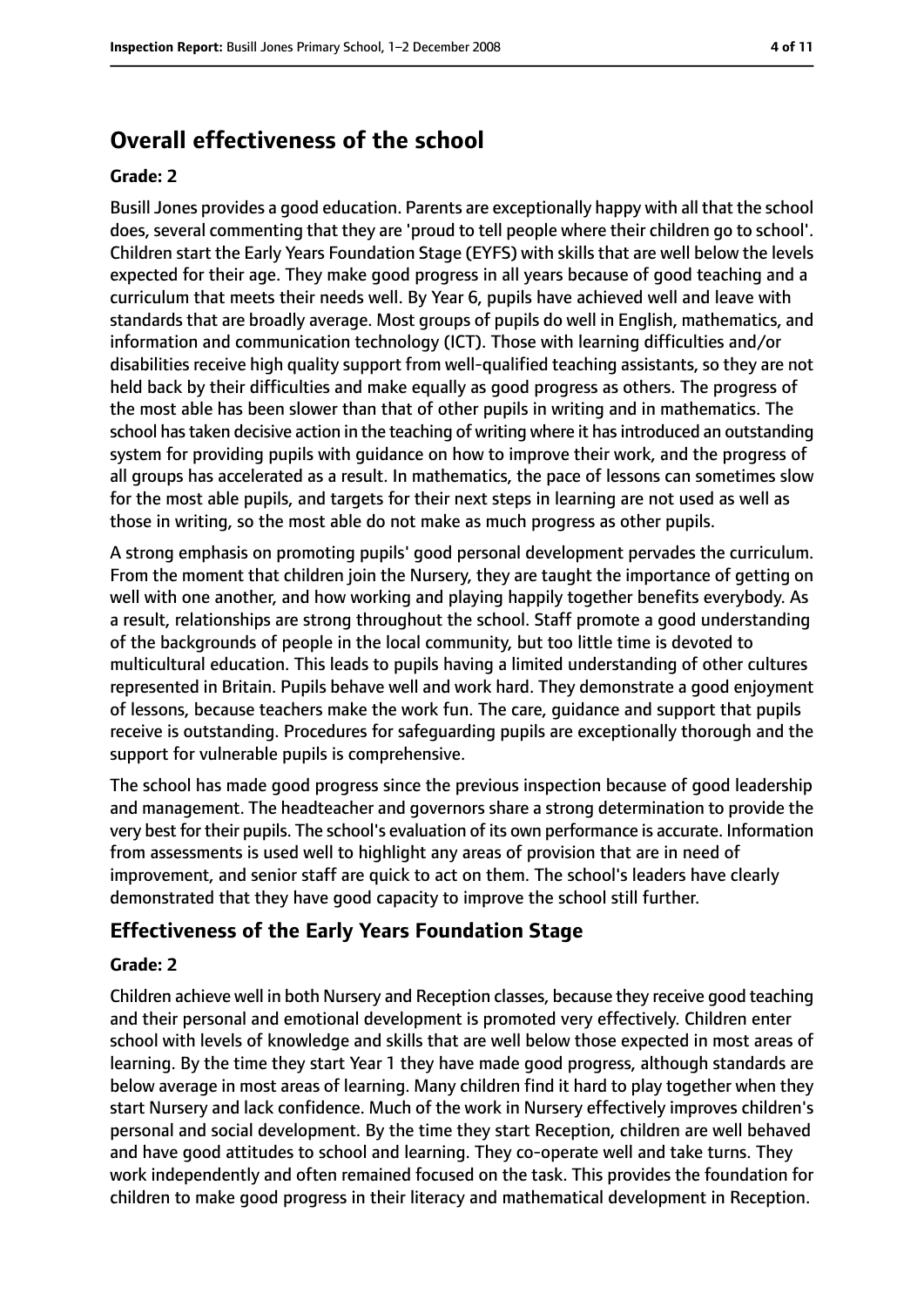The good care, guidance and support children receive enables them to settle quickly. Good discussions take place with parents and carers about the day's activities when children are collected, so all parties are very well informed. Throughout the EYFS, adults work together to provide good learning opportunities and experiences. However, too many of the child-initiated activities are left to chance, rather than being planned for. For example, after a good teacher-led activity to promote writing, an opportunity was missed for children to continue making marks because the available resources, such as trays of sand, had not been put out for them to use. Leadership and management are good. There is a clear understanding of the areas that could be improved further. However, some assessments at the end of the EYFS are not accurate because they do not take enough account of achievement in activities initiated by the child.

## **What the school should do to improve further**

- Ensure that the most able pupils make the same good progress in mathematics as other pupils by maintaining a good pace to their learning in lessons and by giving them the same good quality advice on how to improve as they now receive in writing.
- Provide more opportunities across the curriculum to improve pupils' understanding of the lives of, and contributions made by, people from different ethnic communities represented in Britain today.

# **Achievement and standards**

#### **Grade: 2**

Good progress in personal development has been a feature of the EYFS for some years, but there have been significant improvements in children's speaking, listening, reading and writing since the previous inspection, so progress in these areas is now equally as good. Achievement and standards have also improved in Years 1 to 6. Standards at the end of Year 2 are now average in reading and mathematics, which represents good achievement in these subjects. Standards remain below average in writing, but the school's focus on improving writing is clearly paying dividends with pupils currently in Years 1 and 2 making good progress. Good progress continues through Years 3 to 6 in English, mathematics, science and ICT. Pupils in Year 6 started the key stage with standards that were below average, so leaving Year 6 with average standards represents good achievement. The most able pupils make satisfactory, rather than good, progress in mathematics and this shows in the below average proportion who reach Level 5 in the subject. Pupils with speech and language difficulties or autism make equally as good progress as others, and are frequently among the most able in mathematics.

# **Personal development and well-being**

#### **Grade: 2**

Pupils much enjoy school and have very good attitudes towards their learning. One child commented on 'the fun activities that make us want to learn' and another on how 'teachers really encourage us to learn and behave better'. Attendance is below average. Pupils from Traveller communities reduce the attendance rate when their families go travelling. This is not an issue when they tell the school in advance, but some forget and only tell the school when they have arrived at a new destination. This means that pupils are marked as absent in the interim, while the school attempts to find out what is going on. The other major reason for absence is the high incidence of common childhood illnesses, despite the pupils' good understanding of how to keep healthy, such as by eating healthy foods and taking regular exercise.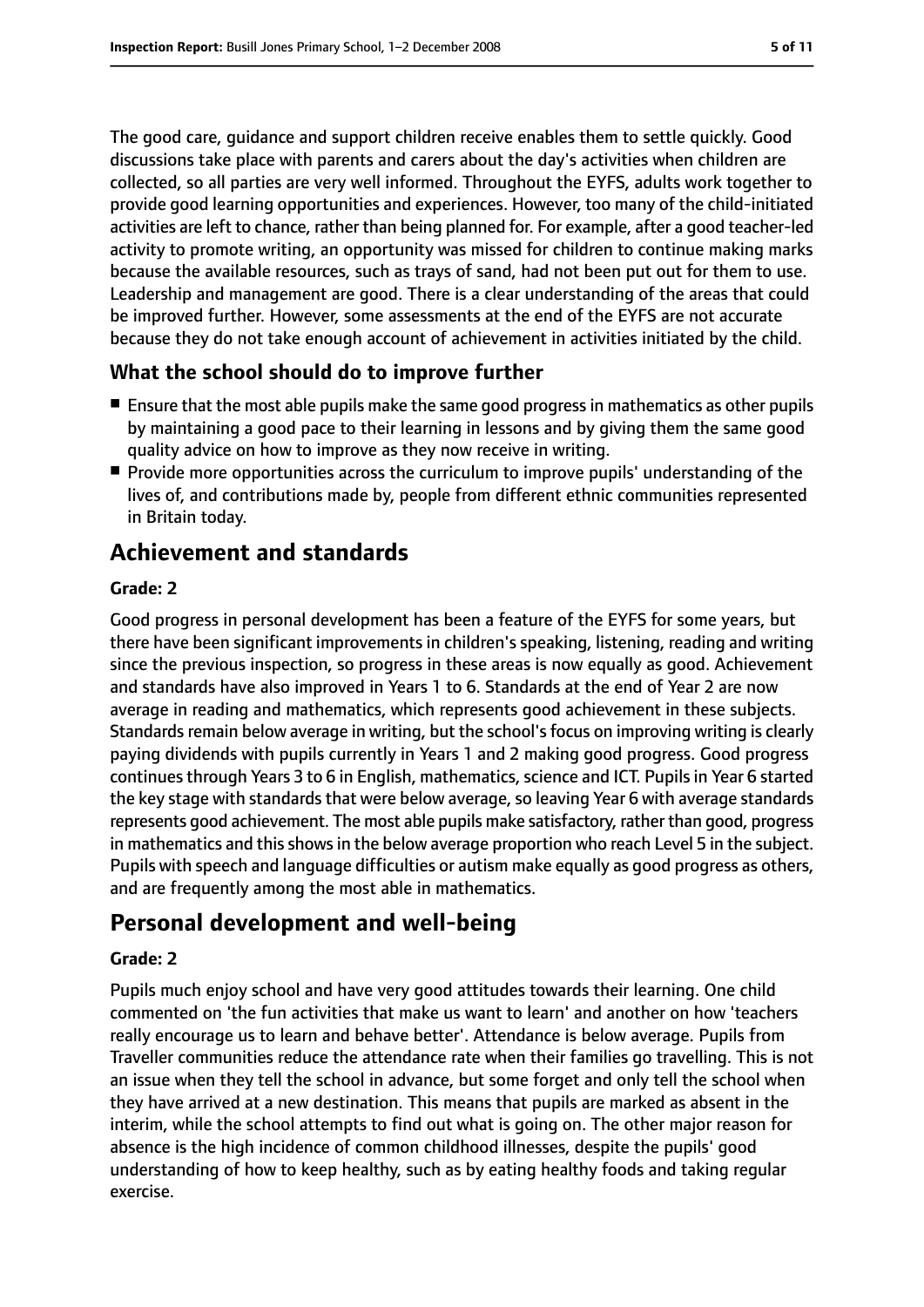Pupils behave very well at all times. They are polite to adults and get on well with one another. Pupils feel very safe at school and know who to talk to when they are unhappy. In lessons, they work well in groups and concentrate on the tasks, although some lack confidence and need an extra push from the teacher to work things out for themselves. Pupils from different backgrounds or with different educational needs are very well integrated into the school, so other pupils learn from them and develop a good understanding of each other's circumstances. One child commented that 'even though we are different on the outside, we are all the same inside and are treated the same'. However, their understanding of people's lives outside of the immediate community islimited. Pupils make a good contribution to the community both in school, through the effective school council, and outside, such as by delivering food to the elderly and by raising money for a number of charities. Pupils leave the school well prepared for their next stage of education. They are confident when using computers and have made good progress in their basic skills and understanding of the world of business.

# **Quality of provision**

## **Teaching and learning**

#### **Grade: 2**

Humpty Dumpty! Did he fall, or was he pushed

' This is an example of the sort of context that teachers use to enthuse pupils and make them want to write. Such activities are common throughout the school and support pupils' good enjoyment and progress. Pupils with learning difficulties and/or disabilities are supported very well by the many teaching assistants. They ask questions of pupils to make sure they understand what they need to do, and prompt them, but never give them answers if they can work it out for themselves. Tasks are usually demanding and lessons for middle and lower ability pupils proceed at a brisk pace. The pace can slow part-way through a lesson for the higher ability pupils, however, when they already understand a concept and do not need to go over it again. Teachers ask questions that make pupils think hard, and give them time to explain their answers. However, usually only those with their hands up are asked, so some more timid pupils are not encouraged to answer

### **Curriculum and other activities**

#### **Grade: 2**

The school has successfully matched the curriculum to the needs of its pupils by concentrating on those aspects that will allow pupils to make the best progress. In Nursery, for example, the emphasis is on personal development, so children learn to work and play together. The curriculum successfully promotes pupils' social skills and moral values in other years, although little time is given to learning about other cultures. In Reception and other years, the school works intensively on improving reading, writing, mathematics and ICT skills, so pupils effectively use them in other subjects. Older pupils in particular develop their problem-solving skills in science well, which considerably boosts the proportion of pupils reaching the higher standards. Pupils enjoy the good range of extra activities on offer.

### **Care, guidance and support**

#### **Grade: 1**

The welfare of pupils is given the very highest priority. Outstanding procedures are in place to ensure the safety, security and health of pupils. Two lists are kept, for example, of the checks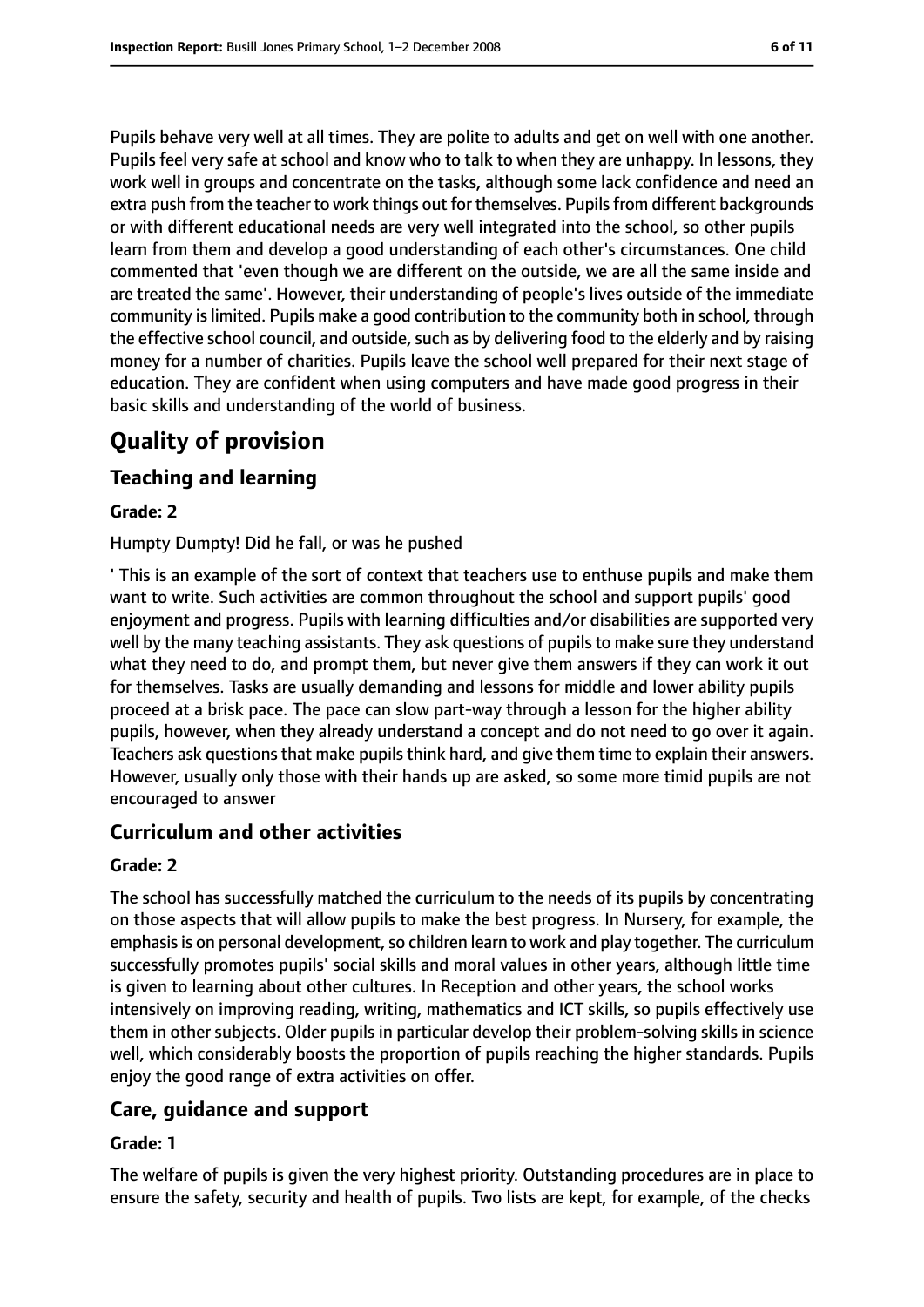made on staff. One list is of the checks made by the school and the other from the local authority, so the school can crosscheck that all is in order. There is a very caring and supportive ethos, which develops happy, well-motivated pupils who enjoy school and see learning as important. Children attending the local children's centre join in the Nursery activities so they are exceptionally well prepared to start their life at school. Support for different groups of pupils is very effective. Pupils from Traveller communities are provided with distance learning packs to ensure their education can continue while they are travelling. Those with speech and language difficulties receive expert help from staff in school and from other agencies. Academic guidance is good. It is outstanding in literacy, where pupils' individual targets are updated after each assessment and are used in every lesson to ensure that all remain totally focused on the areas in most need of improvement. The pupils have, and know, their targets in mathematics, but they are longer term and not referred to so frequently in lessons, and consequently not as effective in supporting more able pupils in particular.

# **Leadership and management**

#### **Grade: 2**

The quality of what the school provides is evaluated very well to ensure there is an accurate picture of its strengths and weaknesses. Checks on teaching provide clear guidance on what teachers can do to improve, even in the very best lessons. Subject coordinators gain a clear insight into quality of their subjects through scrutinising books and plans, but are not sufficiently involved in lesson observations. Data on pupils' progress are analysed well to pinpoint where improvements are needed. The headteacher, well supported by governors, does not hesitate to take firm action when performance does not come up to expectation. Most, but not all, of the priorities for improvement are tackled through well-thought-out plans. Academic areas are covered very well, but the school has recognised the need to strengthen it's already good provision for community cohesion by improving pupils' understanding of national multicultural issues.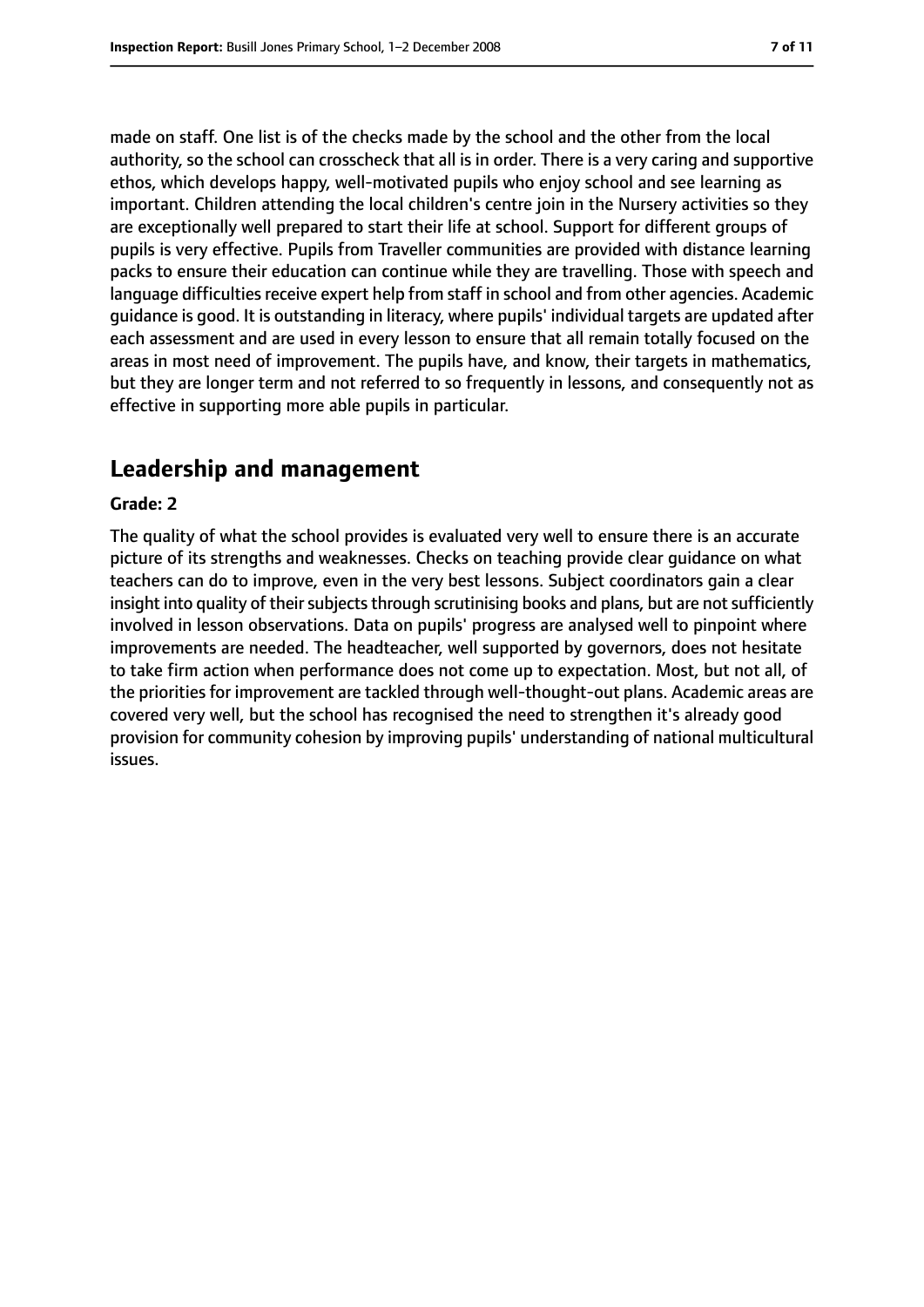**Any complaints about the inspection or the report should be made following the procedures set out in the guidance 'Complaints about school inspection', which is available from Ofsted's website: www.ofsted.gov.uk.**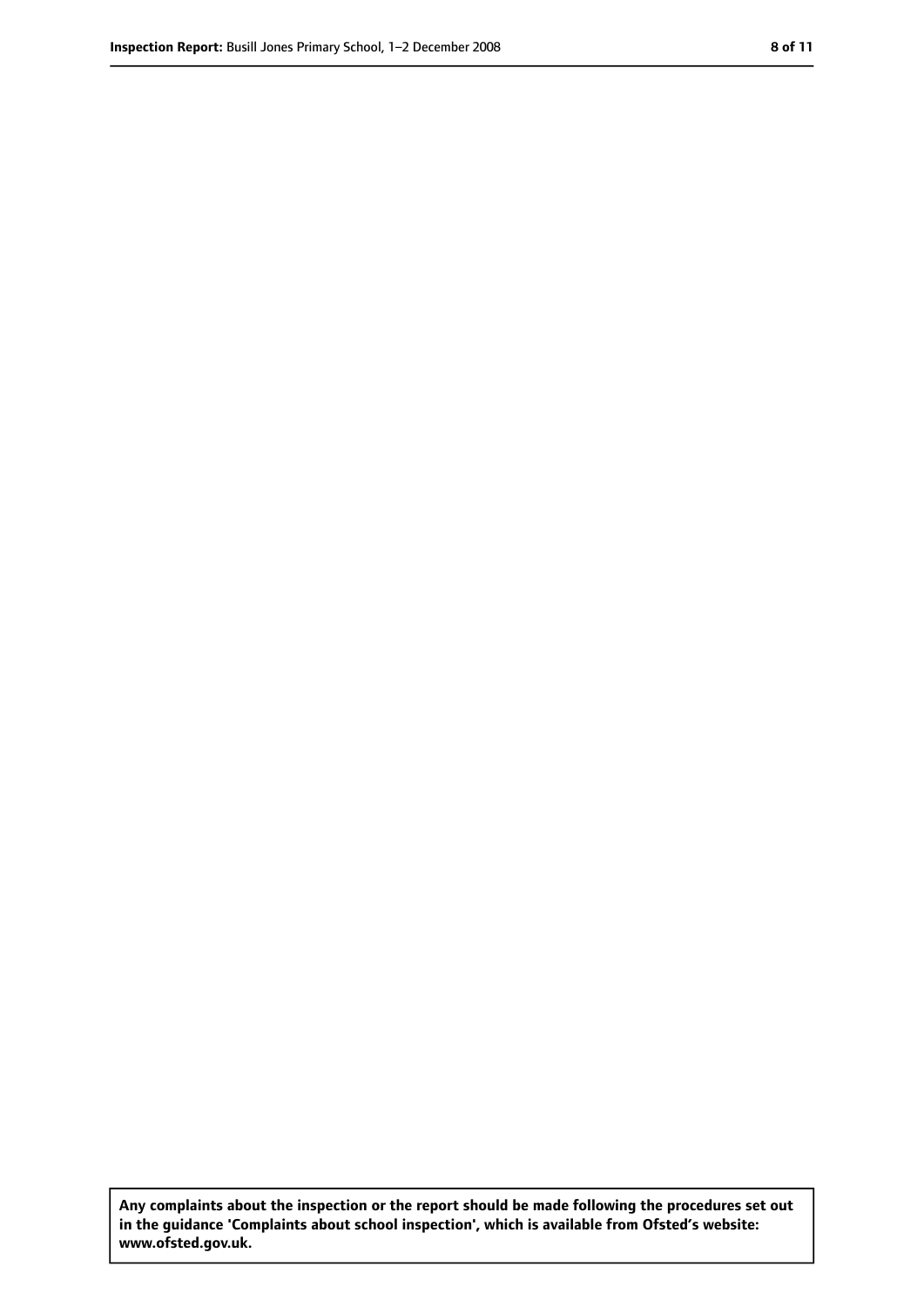# **Inspection judgements**

| Key to judgements: grade 1 is outstanding, grade 2 good, grade 3 satisfactory, and | School  |
|------------------------------------------------------------------------------------|---------|
| arade 4 inadequate                                                                 | Overall |

## **Overall effectiveness**

| How effective, efficient and inclusive is the provision of<br>education, integrated care and any extended services in meeting the<br>needs of learners? |     |
|---------------------------------------------------------------------------------------------------------------------------------------------------------|-----|
| Effective steps have been taken to promote improvement since the last<br>inspection                                                                     | Yes |
| How well does the school work in partnership with others to promote learners'<br>well being?                                                            |     |
| The capacity to make any necessary improvements                                                                                                         |     |

# **Effectiveness of the Early Years Foundation Stage**

| How effective is the provision in meeting the needs of children in the<br><b>EYFS?</b>       |  |
|----------------------------------------------------------------------------------------------|--|
| How well do children in the EYFS achieve?                                                    |  |
| How good are the overall personal development and well-being of the children<br>in the EYFS? |  |
| How effectively are children in the EYFS helped to learn and develop?                        |  |
| How effectively is the welfare of children in the EYFS promoted?                             |  |
| How effectively is provision in the EYFS led and managed?                                    |  |

## **Achievement and standards**

| How well do learners achieve?                                                                               |  |
|-------------------------------------------------------------------------------------------------------------|--|
| The standards <sup>1</sup> reached by learners                                                              |  |
| How well learners make progress, taking account of any significant variations<br>between groups of learners |  |
| How well learners with learning difficulties and/or disabilities make progress                              |  |

## **Annex A**

<sup>&</sup>lt;sup>1</sup>Grade 1 - Exceptionally and consistently high; Grade 2 - Generally above average with none significantly below average; Grade 3 - Broadly average to below average; Grade 4 - Exceptionally low.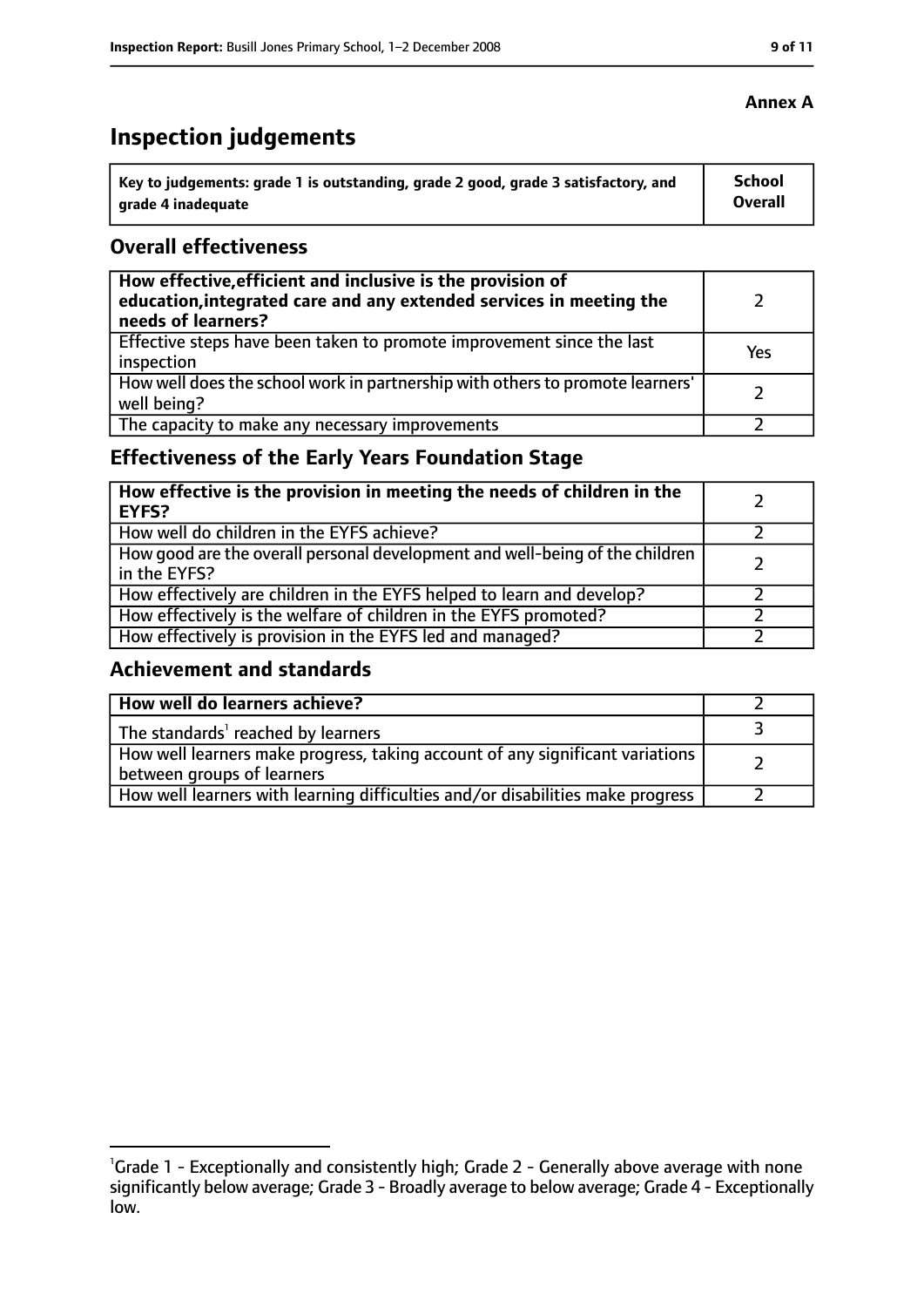# **Personal development and well-being**

| How good are the overall personal development and well-being of the<br>learners?                                 |  |
|------------------------------------------------------------------------------------------------------------------|--|
| The extent of learners' spiritual, moral, social and cultural development                                        |  |
| The extent to which learners adopt healthy lifestyles                                                            |  |
| The extent to which learners adopt safe practices                                                                |  |
| The extent to which learners enjoy their education                                                               |  |
| The attendance of learners                                                                                       |  |
| The behaviour of learners                                                                                        |  |
| The extent to which learners make a positive contribution to the community                                       |  |
| How well learners develop workplace and other skills that will contribute to<br>their future economic well-being |  |

# **The quality of provision**

| How effective are teaching and learning in meeting the full range of<br>learners' needs?              |  |
|-------------------------------------------------------------------------------------------------------|--|
| How well do the curriculum and other activities meet the range of needs and<br>interests of learners? |  |
| How well are learners cared for, quided and supported?                                                |  |

# **Leadership and management**

| How effective are leadership and management in raising achievement<br>and supporting all learners?                                              |     |
|-------------------------------------------------------------------------------------------------------------------------------------------------|-----|
| How effectively leaders and managers at all levels set clear direction leading<br>to improvement and promote high quality of care and education |     |
| How effectively leaders and managers use challenging targets to raise standards                                                                 |     |
| The effectiveness of the school's self-evaluation                                                                                               |     |
| How well equality of opportunity is promoted and discrimination eliminated                                                                      |     |
| How well does the school contribute to community cohesion?                                                                                      |     |
| How effectively and efficiently resources, including staff, are deployed to<br>achieve value for money                                          |     |
| The extent to which governors and other supervisory boards discharge their<br>responsibilities                                                  |     |
| Do procedures for safequarding learners meet current government<br>requirements?                                                                | Yes |
| Does this school require special measures?                                                                                                      | No  |
| Does this school require a notice to improve?                                                                                                   | No  |